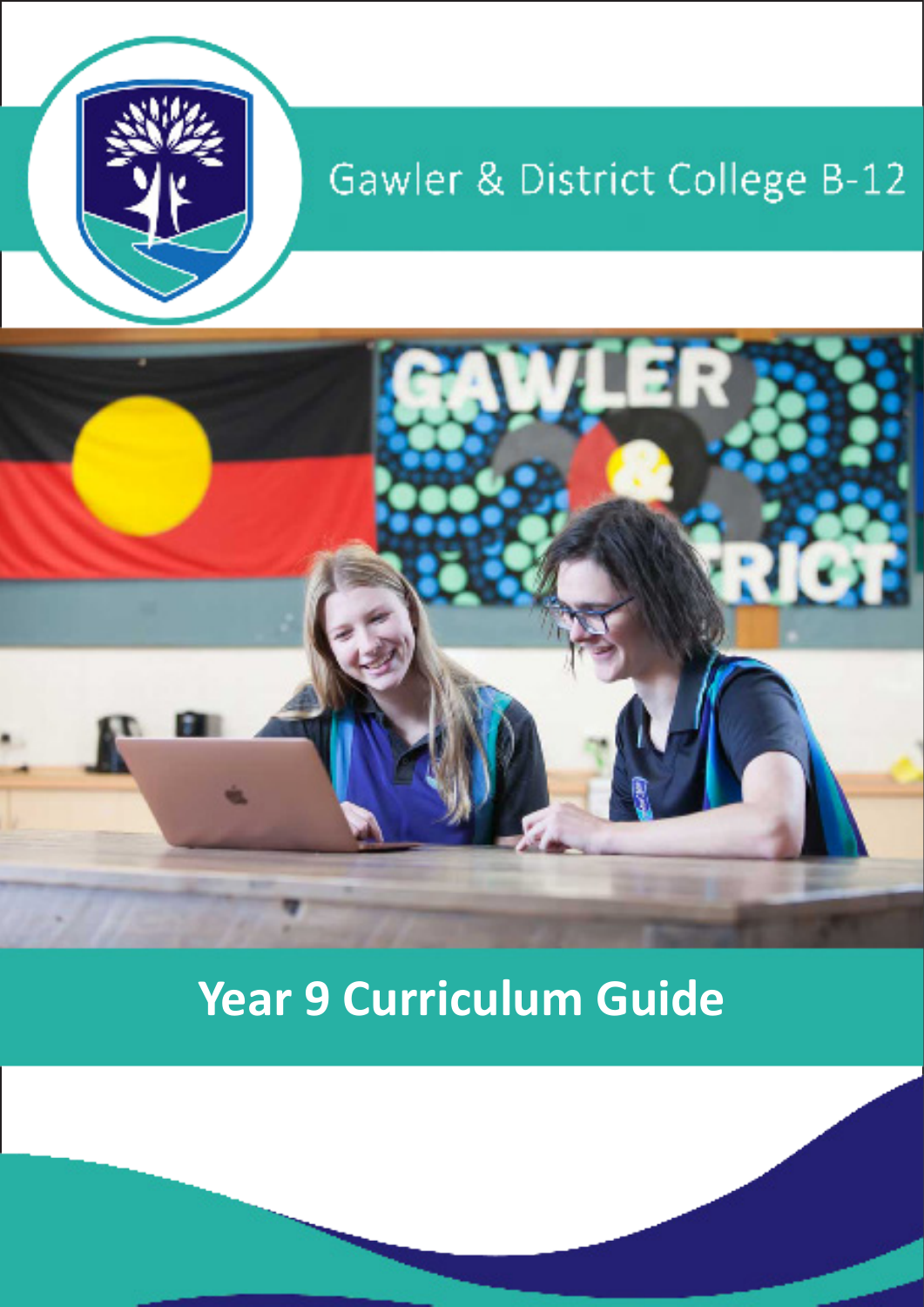# **From Our Principal**

We believe that:

- Learning is a partnership to be shared by the student, the school and their parents/caregivers.
- Our objective is to provide a supportive School environment in which students can achieve their greatest potential.
- This will be achieved if students, supported by their families, always strive for excellence and give of their best and view learning as a lifelong process.
- Every endeavour should be made to make learning engaging for students.

Angie Michael, Principal

## **Course Selection**

Making choices of subjects is very important. Every student Information to help choose wisely is available from: should make a serious effort to plan their curriculum pathway to enable them to follow their chosen career path and interests.

In selecting a course students should consider:

- The curriculum pattern
- Student interests
- Career choices and/or post school options
- Parent wishes
- Current subjects and progress
- Subject teacher recommendations

Students can get help to choose the most appropriate course by talking to:

- Parents and/or their friends
- Home Care Teacher
- Subject Teachers
- Year Level Manager
- School Counsellors
- The SACE Coordinator

- This Curriculum Guide
- The Job Guide
- **SATAC Guides**
- **Internet**
- Tertiary Institution information
- Pamphlets and booklets in the Year 11 & 12 Study Areas

Parents can help by:

- Being positive, supportive and encouraging
- Assisting in finding information
- Attending the information evening and course counselling days

#### Remember:

- Subject choices must be based on as much information as possible.
- YOU are responsible for YOUR subject choices.
- Subjects must be selected for the whole year.
- Choose carefully. Selections are considered to be FINAL and it may not be possible to make changes.
- The school will make every effort to offer the subjects that you select. However, this may not be possible.

You will be consulted if changes need to be made.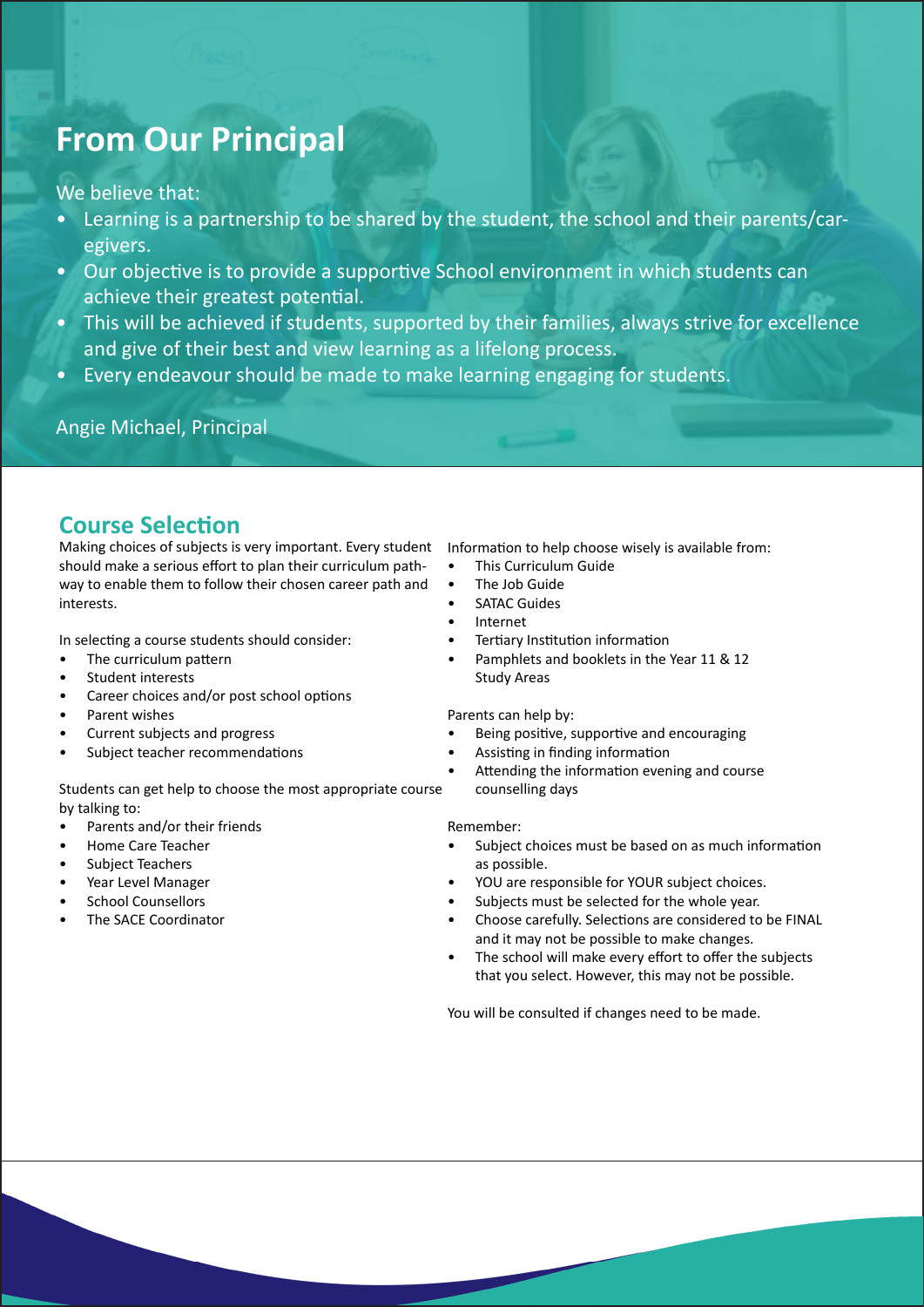

# **Introduction & Content**

Choosing Subjects

Carefully read the subject descriptors before selecting your units.

We suggest you keep this Curriculum Guide for all of next year so that you may refer back to this information in discussing study plans for next year and beyond.

Progression to the next level of study is dependent upon students meeting the work and assessment requirements to a satisfactory (C grade) standard. Promotion and course selection may have to be negotiated individually if student achievement is not satisfactory.

Additional information is available to students through sessions with Home Care teachers, year level assemblies, special assemblies for particular topics and discussions with subject teachers. Students are also encouraged to access other sources of information.

Additional information is available to parents and students through an information evening. Parents can contact appropriate school personnel if they require any further information.

Whilst there is a set curriculum pattern of required subjects at Years 8-10, some flexibility is possible to meet individual student needs.

Students, with assistance from parents/caregivers and counselling from Home Care teachers and/or counselling personnel, nominate their subject preferences. Students are issued with a computer printout of their choices.

The school timetable is constructed on the basis of student choices within the constraints of staffing and school resources.

Although every effort is made to accommodate all student preferences this is not always possible. Where students are unable to study their selected subjects they are re-counselled to enable them to select appropriate replacement subjects.

Students, with support from parents, will have limited opportunities to make changes to the chosen course.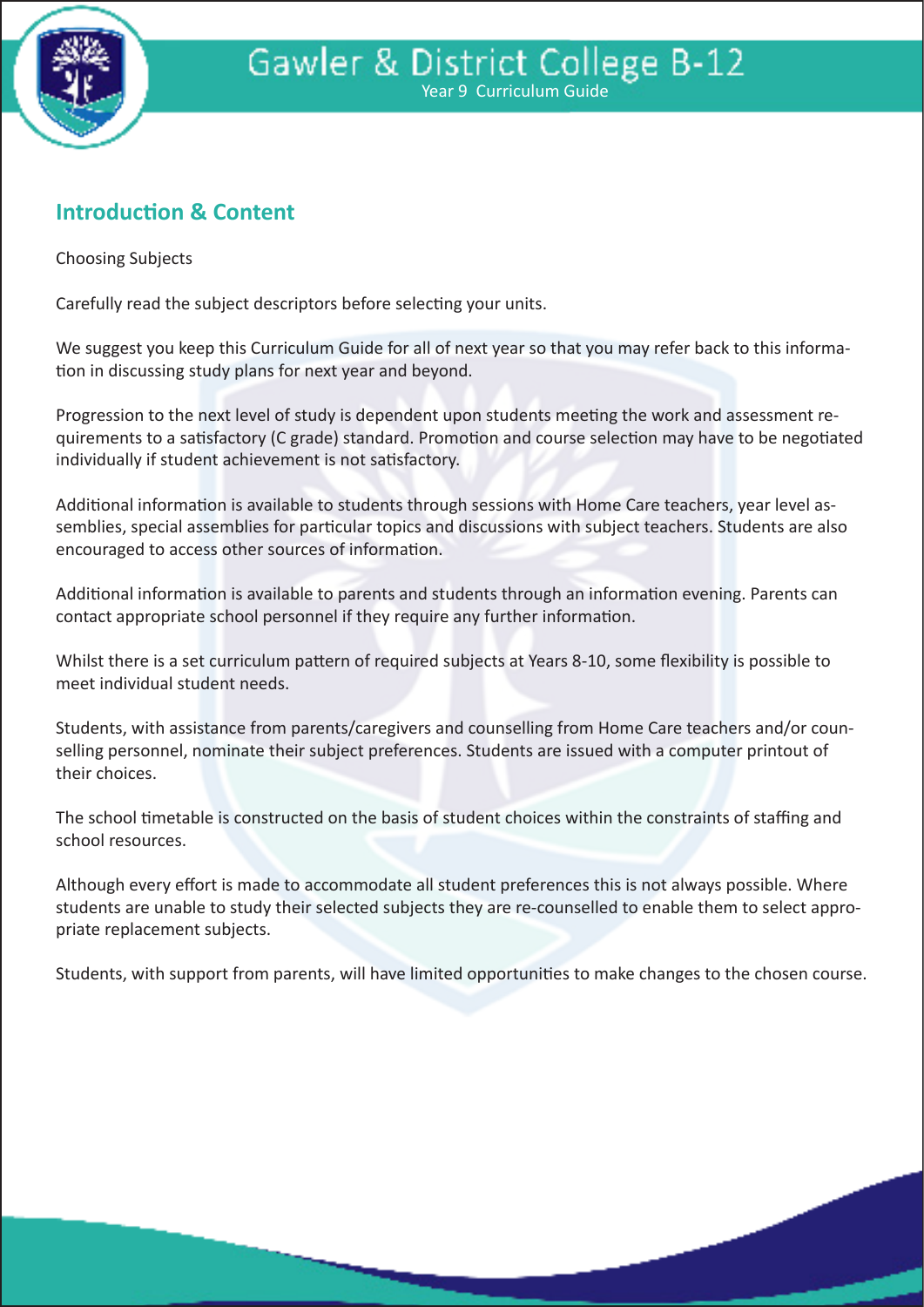

# **Year 9 Curriculum**

Year 9 is structured to support students through adolescence and ensure that learning occurs in an environment that promotes enthusiasm, commitment and continuous improvement, so that students achieve their greatest potential.

#### **WE OFFER:**

A broad and balanced curriculum across the 8 areas of study Extensive access to computers throughout the school Access to a broad range of sporting and other extra-curricular activities Celebration of student success

A comprehensive pastoral care program and encouragement of student leadership and participation in decision-making.

#### **Year 9**

- All students will complete compulsory subjects of:
- English
- **Mathematics**
- **Science**
- Health and Physical Education
- **History**
- Students will also study elective subjects (descriptions of these subjects are in this booklet)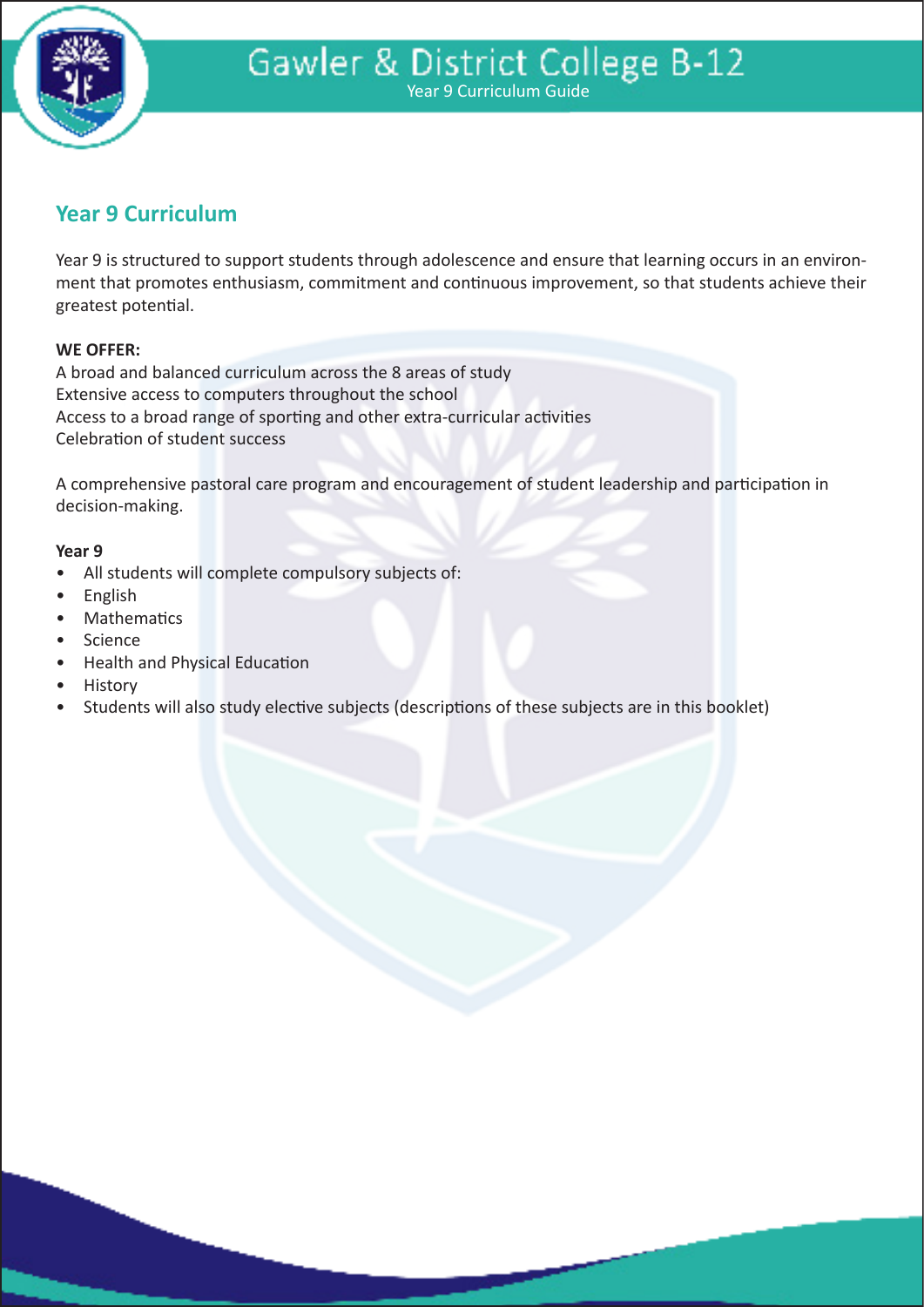

# **Health and Physical Education**

#### 1 Unit - COMPULSORY **Choose 1 (either Core A or Core B) CORE A**

This course will support students to develop the knowledge, understanding and skills they require to improve their own and others' health and wellbeing, movement and participation in physical activity. Students demonstrate a range of helpseeking strategies that support them to access and evaluate health and physical activity information and services. This course includes both theory and practical activities. The course covers the focus areas of Illicit Drugs, Mental Health, and Wellbeing and Relationships and Sexuality combined with the practical focus areas of Badminton, European Handball, Basketball, Football Codes and Cricket.

#### **CORE B**

Core Choice 2: Health, Wellbeing and Active Lifestyle This course is an alternative HPE Core Course that places less emphasis on team and competitive games. It explores recreation and healthy lifestyle activities that have lower intensities while also having a greater focus in Health and Wellbeing. The course has a more balanced time allocation for practical

and theory tasks with more time offered to Health and Wellbeing theory than practical tasks. Examples of practical activities may include: active walking, individual and low intensity games such as lawn bowls, yoga, team building, fitness and others. This is guided by student interest. Theoretically, students will cover similar topics to those in HPE Core but more time is offered for deeper discussion and further study. Although HPE is a Core subject the course is designed to improve educational outcomes for those students who typically may not have enjoyed HPE Core sports. Students will address all Australian Curriculum requirements.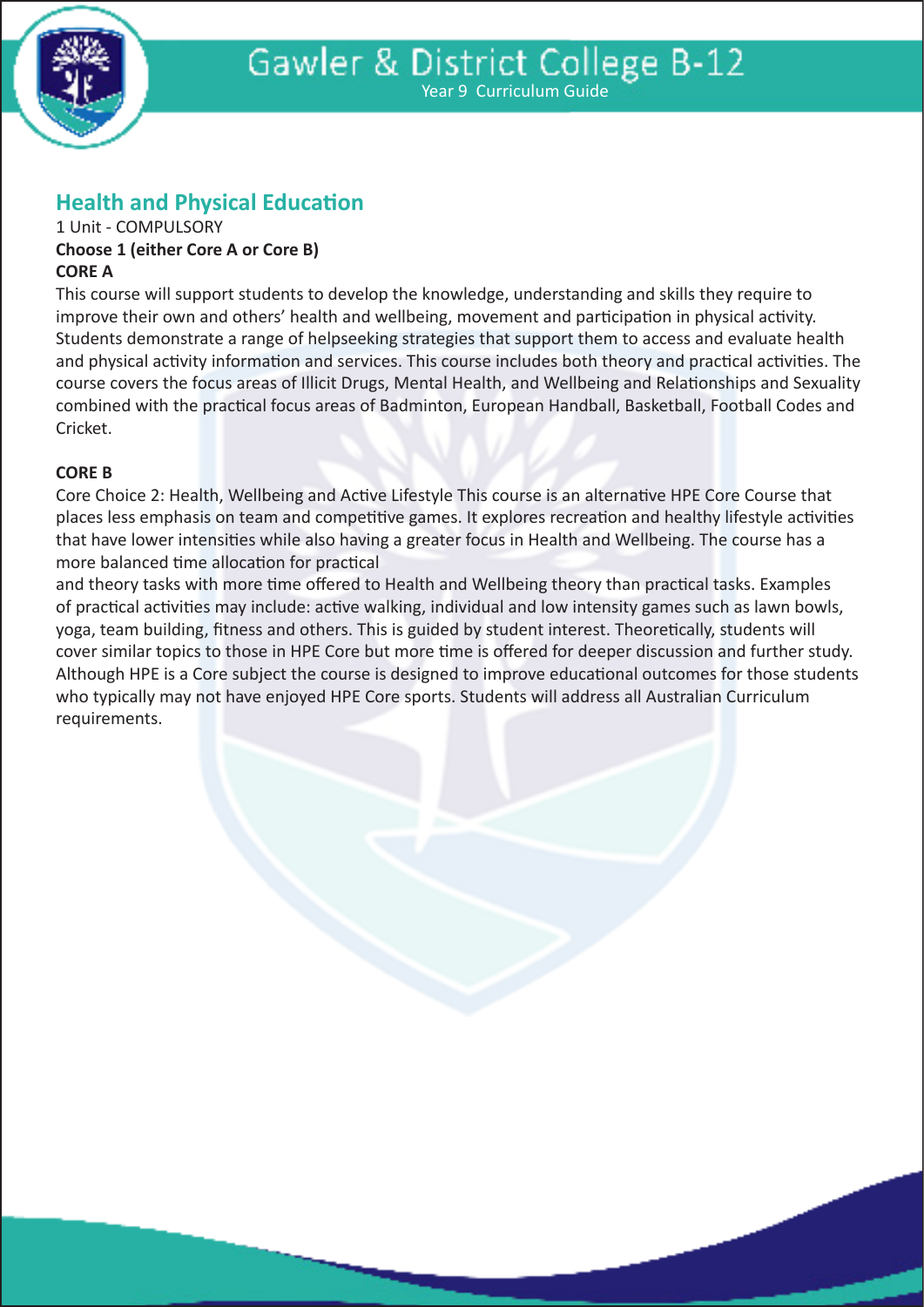

Gawler & District College B-12

# ELECTIVES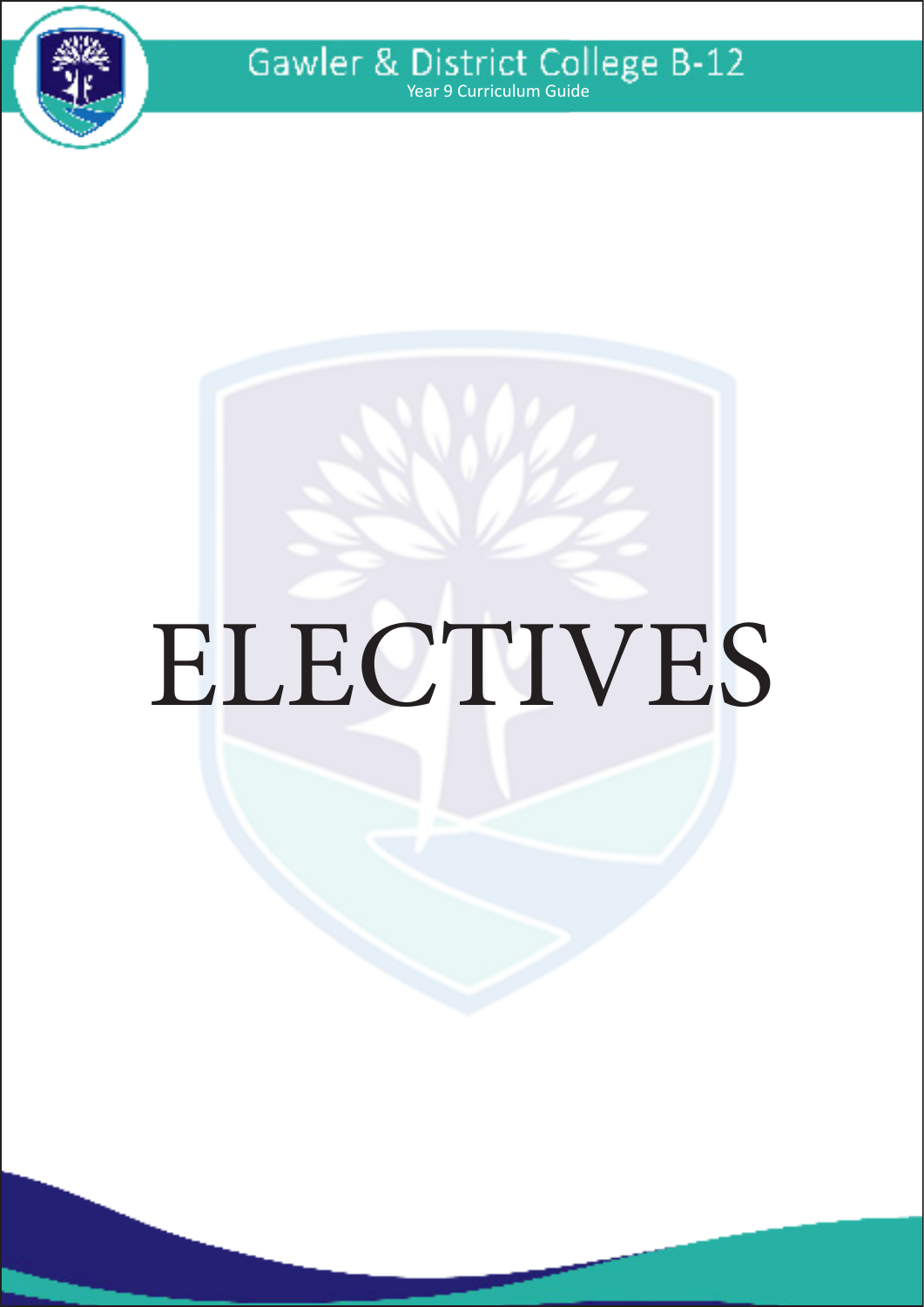

# **Agriculture**

#### **1 or 2 Units**

Students selecting Agriculture need to be aware that this is a practical subject and so they are required to work within the full scope of Animal Husbandry and garden care. They need to have appropriate clothing and closed-in footwear for Agricultural lessons. Students may choose either one or two units Agriculture units at Year 9.

**• Agriculture (Semester One):**

Students focus on plant husbandry and poultry topics during this semester, and are a part of the Cows Create Careers program during term, where they care for and feed dairy calves whilst completing a set of assessments.

**• Agriculture (Semester Two):**

Students focus on pig production, plant propagation and alternative farming during this semester. They will care for and raise piglets during this time, and will learn how to grow plants from cuttings. Students undertake an individual investigation during this semester.

# **Geography**

#### **1 Unit**

There are two units of study in the Year 9 curriculum for Geography: 'Biomes and food security' and 'Geographies of interconnections'. While studying 'Biomes and food security' students will focus on how we as humans work with and alter the environment to produce food. They will explore the capacity of the world's environments to sustainably feed the projected future global population. The 'Geographies of interconnections' unit allows students to examine interconnections between people and places. Students will consider how the products they buy, and the technology they use impact the environments that make them.

# **Drama**

#### **1 or 2 Units**

Students who enjoy performing and being involved in the creation of plays as a performer or as a technician, or who enjoy working as a team member, are encouraged to select Drama. In Practical Studies, students will:

• Work individually and in groups to develop performance work.

• Work from scripts.

• Perform for a variety of audiences.

In Theoretical Studies, students will:

• Learn about various theatre styles including melodrama and children's theatre.

• Think, talk and write about their work and the work of others.

# **Media Arts**

#### **1 Unit**

Opportunities are given for students to study and experience Digital Media Arts through a focus on Digital Photography, video production and editing. Students will:

• Use digital cameras to take a variety of photographs and video for a range of specific exercises and

communication products.

• Use appropriate digital image creation, manipulation, editing and presentation software, i.e. Adobe Suite and Microsoft programs to edit, enhance, manipulate and present their digital artworks.

• Learn the technical and theoretical basics of digital photography and video production.

• Analyse and reflect on their digital media artworks and those of other practitioners.

• Analyse how social and cultural values and alternative points of view are portrayed in media artworks

• Evaluate how social, institutional and ethical issues influence the making and use of media.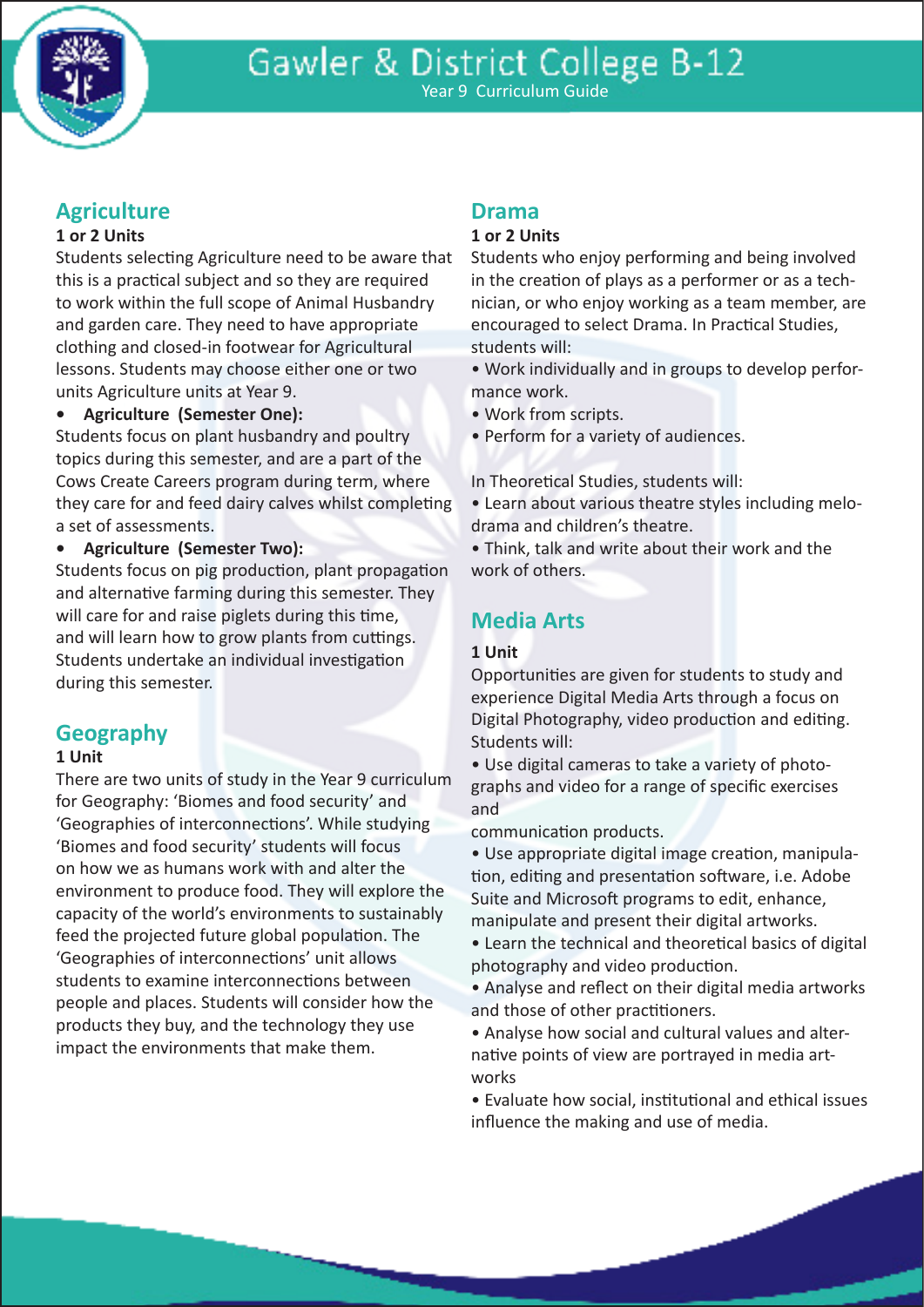

# Year 9 Curriculum Guide

# **Music**

#### **2 UNITS / FULL YEAR**

Year 9 Music expands on the basic elements learned at Year 8 level with a higher focus on instrumental/vocal development, ensemble skills, music creativity and music exploration. Students at this level will:

• Participate in musical ensembles performing repertoire appropriate to their level of development and exploring different cultures and eras.

• Perform from musical notation with increasing fluency.

• Create music using music notation software and digital audio workspaces.

• Explore eras of music by listening to examples and researching and discussing ideas.

- Attend live performances where possible
- Learn the basics of sound engineering and technical set up procedures.

 • Attend weekly instrumental lessons provided by the school or sourced privately.

• Participate in school ensembles and attend recess and lunchtime rehearsals on request.

Students must achieve a 'C' grade or better in Year 9 Music to study music in Year 10.

# **Visual Art: Art**

#### **1 OR 2 Units**

Students who are interested in developing their creative skills are encouraged to select Visual Art. In Practical Studies, students will:

• Learn painting and drawing techniques.

• Create their own works of art using a variety of media; possibly including pencil, paint, printmaking, clay, model making, and sculptural techniques.

• Investigate visual artists and their practice.

• Think, talk and write about their work and the work of others.

# **Visual Art: Design**

#### **1 OR 2 Units**

Students who are interested how design occurs in the 'real' world are encouraged to select this subject. They will explore Graphic Design, Product and Environment Design.

Students will complete 3 tasks which may include packaging design, architectural design and logo design as well as:

• Be introduced to 'The Design Process' to assist them with problem-solving.

• Use various drawing styles and methods and materials used by designers.

• Develop skills using available computer packages to produce and publish their practical solutions.

• Analyse pieces of design and develop an understanding of the role of design in society.

# **Specialist Physical Education**

#### 1 Unit

This course will support students to develop the knowledge, understanding and skills they require to improve their own and others' health and wellbeing, movement and participation in physical activity. Senior PE concepts and assessment strategies will be introduced to best prepare students for

future success. Students will demonstrate a range of roles within the organisation of games and sport especially umpiring and scoring. This course includes both theory and practical activities. Students will cover the focus areas of Benefits of Physical Activity, analysis of skills, skill acquisition and the use of technology to provide evidence of learning combined with the practical areas of Soccer, Volleyball, Sofcrosse and Racquet sports. Prerequisite: Compulsory 'B' or better in Year 8 and or 9 Core HPE.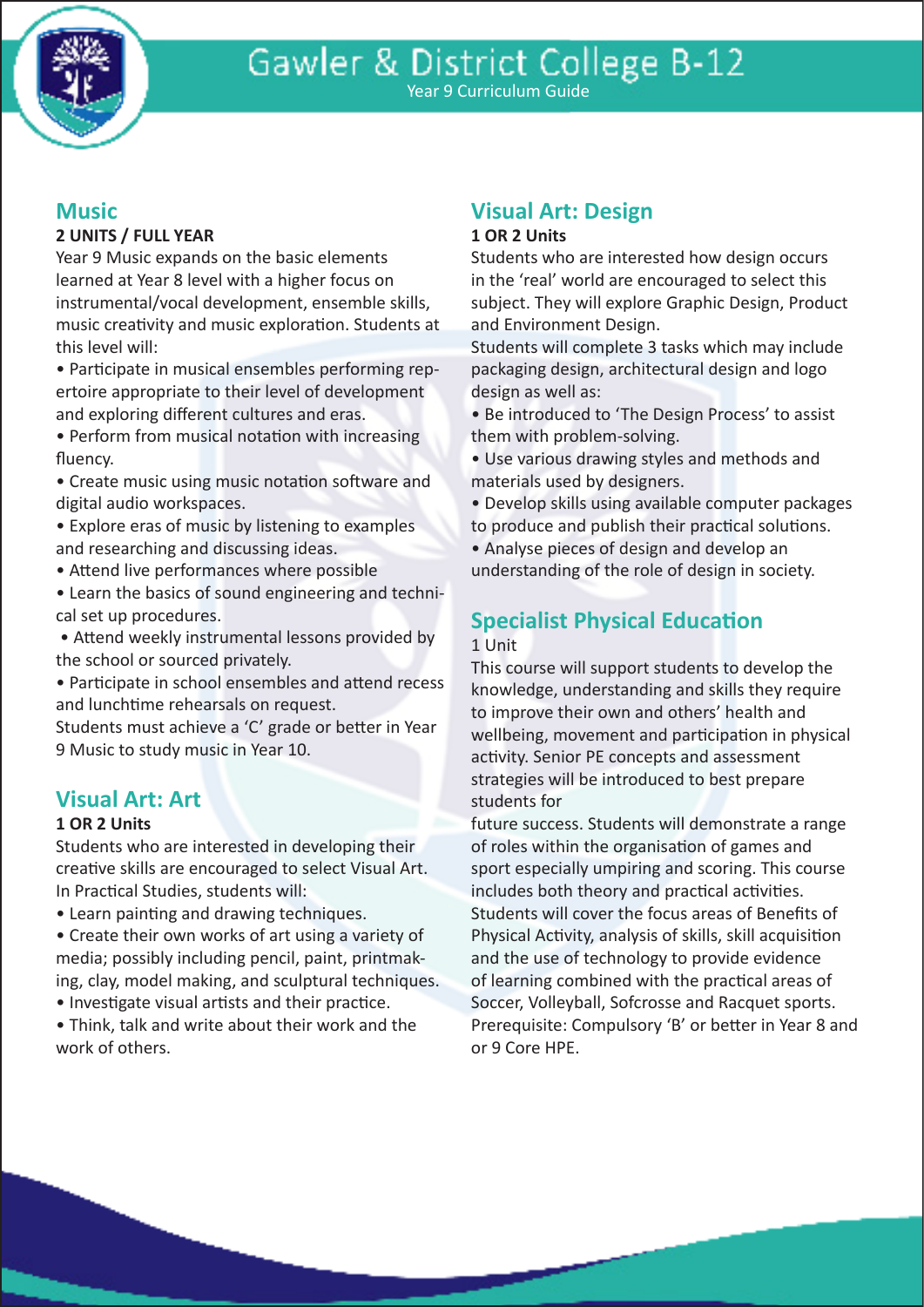

# **Food (Home Economics)**

#### 1 OR 2 Units

Students will actively engage in processes of creating a variety of dishes ranging from family meals to designing and decorating special occasion cupcakes. The design projects provide the opportunity for students to work individually or in small groups.

# **Textiles**

#### 1 OR 2 Units

Students will have the opportunity to develop their textiles skills by working with a range of tools such as sewing machines and overlockers. Students will negotiate a project or projects of interest to them such as clothing, soft toys, cushions and bean bags. Students may be required to purchase some of the materials required.

## **Food & Nutrition**

#### 1 Unit

This course will investigate aspects of food and nutrition with a focus on healthy eating for different groups. Students will participate in investigating, planning, preparing and presenting a range of dishes suitable for adolescents, sports people and people with nutrition related diseases such as food intolerance and allergies. Students will be required to work individually and in pairs/small groups in practical applications.

# **Computer Aided Design (CAD)**

#### 1 Unit

Students will use a variety of CAD (Computer Aided Design) skills to design, develop, produce and evaluate products to meet a specific need. Students will have access to 3D printers to create and print the products that they design.

# **Jewellery Making**

#### 1 Unit

Students will use a variety of hand skills and workshop machines to create small pieces of jewellery with a variety of materials such as timber, acrylic and soft metals. Students will develop their design skills while investigating how material choice affects different design styles and ideas.

# **Woodwork**

#### 1 Unit

Students will use a variety of hand skills and workshop machines to learn basic woodworking joints and frame construction techniques. Students will develop their design skills while investigating how material choice affects different design styles and ideas. Students will then use all of these techniques to research existing ideas, design, produce and evaluate a product of their own. Recommended – a further interest in study in this field.

# **Metalwork**

#### 1 Unit

Students will use a variety of hand skills and gas welding equipment to learn some basic fabrication techniques. Students will develop their design skills while investigating how material choice affects different design styles and ideas. Students will then use all of these techniques to research existing ideas, design, produce and evaluate a product of their own.

Recommended – a further interest in study in this field.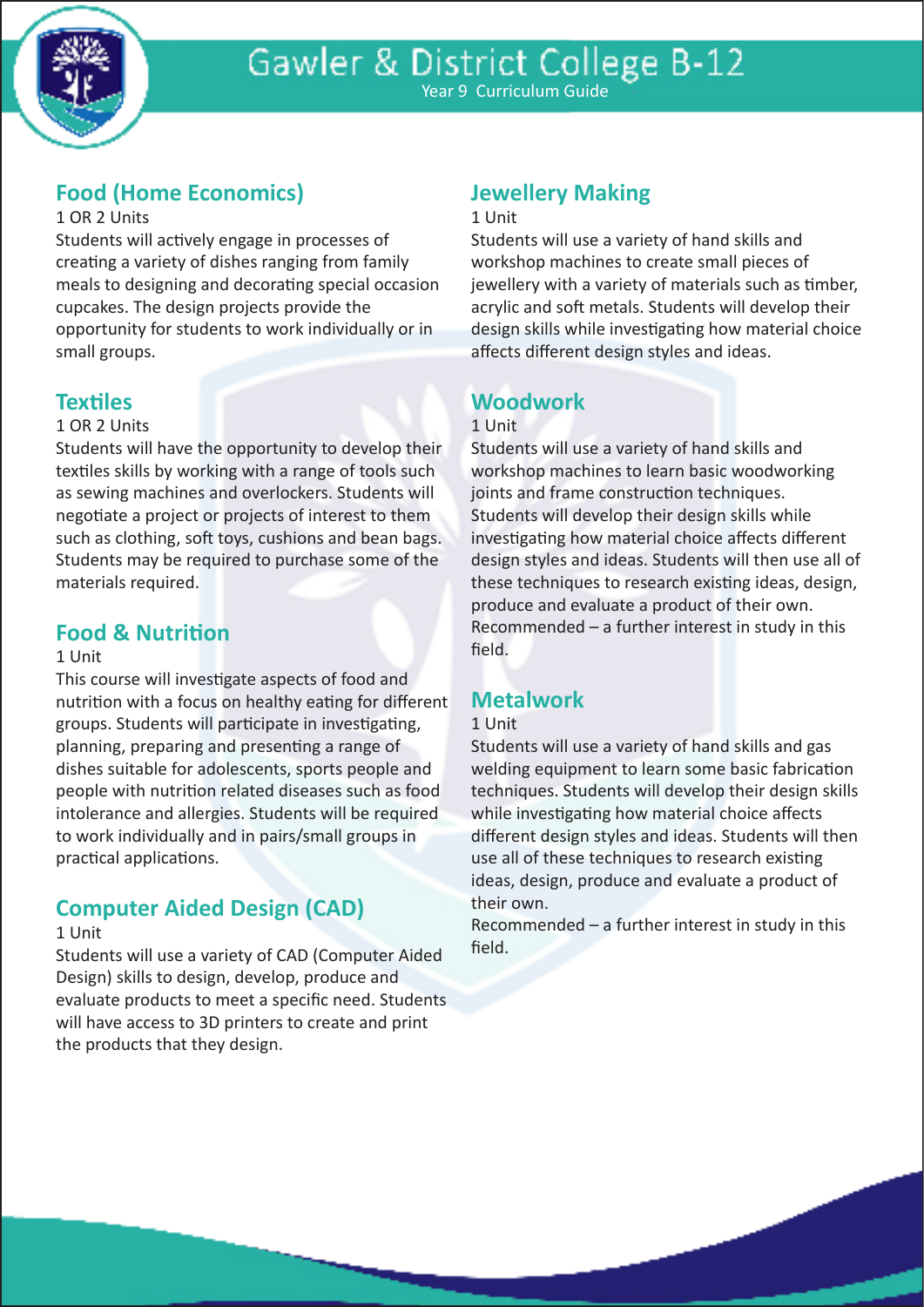

## **Website Development**

#### 1 Unit

This course is ideal for anyone wishing to get a complete view of how to design and put together a website. Perfect for graphic designers wishing to expand their skills into web design/development, and for anyone with an interest in building their own site, or modifying and updating an existing website. The curriculum begins by establishing a foundation of design theory principles that are revisited regularly throughout the course. Students apply these principles in building a rubric by which all of their web design projects are measured. Once this foundation is established, the curriculum teaches the basics of Hypertext Markup Language (HTML), emphasizing document structure and content. Only after a document's structure and content are in place do students manipulate the appearance of the content using Cascading Styles Sheets (CSS) and images.

### **Game Development**

#### 1 Unit

If you love games and want to learn how to make them, then this course will start you down that path. Making games is a creative and technical art form. In this course you will familiarize yourself with the tools and practices of game development. You will get started developing your own videogames using the industry standard game development tools, such as Gdevelop and Gamemaker. This course is for individuals interested in becoming a game designer, game artist, or game programmer. The curriculum begins by planning the game in a tea environment. Once that is established, the curriculum teaches the gaming software required to develop games.

#### **Japanese**

2 Units / FULL YEAR

Students will build upon their prior knowledge to extend their ability to use and understand Japanese. Using an extensive range of written and spoken texts, students develop a wide range of communication skills which enable them to interpret and further express thoughts, feelings and experiences in Japanese. Through learning multiple languages students develop a capacity for learning that can be applied to other learning areas and wider community experiences. Students continue to work within a social learning environment where they support each other's learning, and develop confidence, risk-taking skills, and self-esteem. Individual goal setting and progress supports a focus on ability as something that can be developed rather than "fixed". The use of Information Technologies is still highly valued in Year 9 and students will continue to produce documents in Japanese and access interactive websites to support their learning. iPads will also be accessed in Japanese in 2020 Students are assessed against a criteria relevant to an extended level of study. Differentiation of learning opportunities supports students with varying levels of prior knowledge, skills and abilities. Prerequisite: Achievement of 'C' grade or better in Year 8 Japanese.